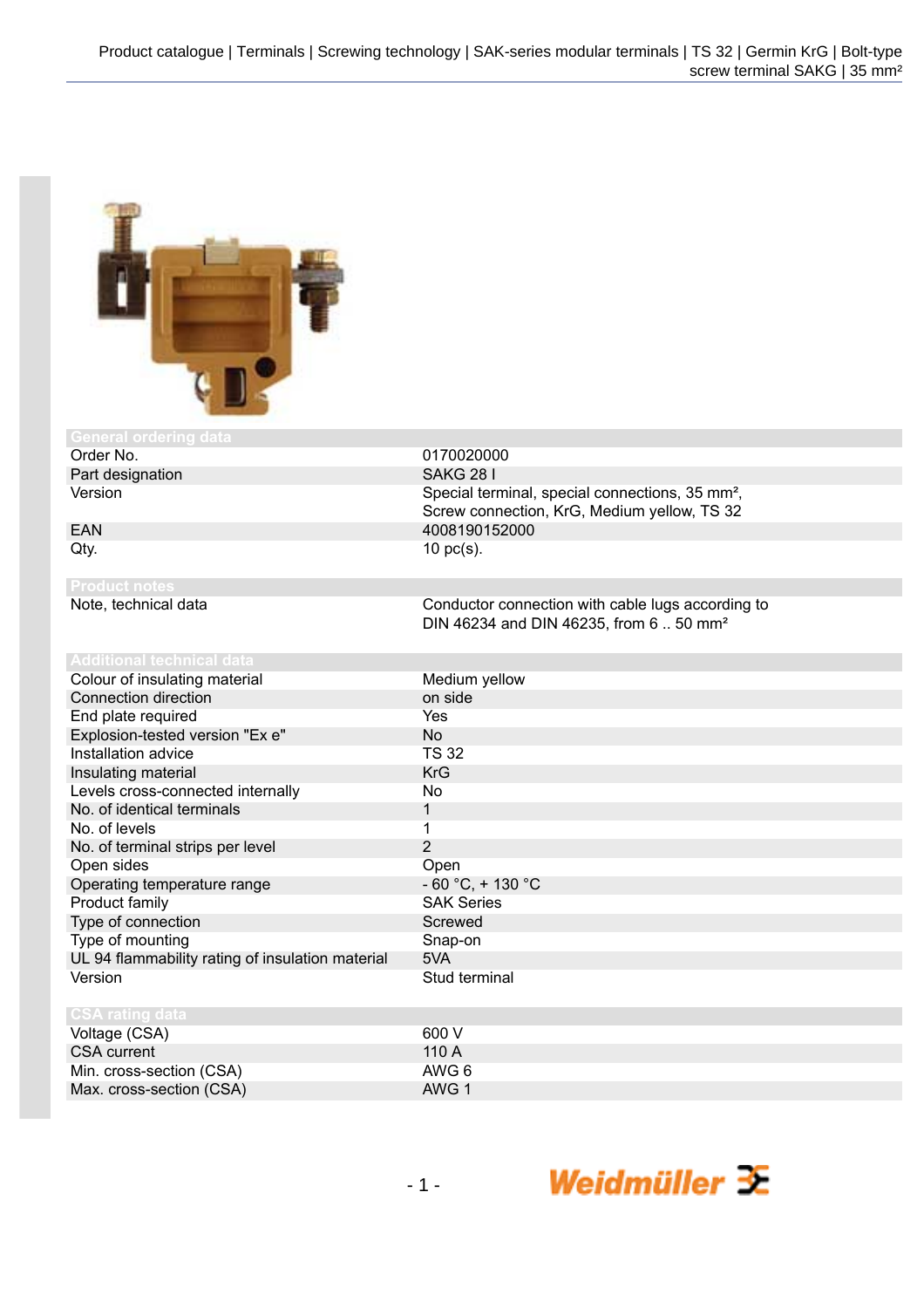| <b>Conductors for clamping (additional</b><br>connection) |                       |
|-----------------------------------------------------------|-----------------------|
| Flexible with ferrule, min. (DIN 46228 pt 1)              | $6 \text{ mm}^2$      |
| Flexible with ferrule, max. (DIN 46228 pt 1)              | $35 \text{ mm}^2$     |
|                                                           |                       |
| <b>Conductors for clamping (rated connection)</b>         |                       |
| Clamping range, min.                                      | $6 \text{ mm}^2$      |
| Clamping range, max.                                      | $50 \text{ mm}^2$     |
| Type of connection                                        | Screw connection      |
| 2nd type of connection                                    | screwed               |
| Connection direction                                      | on side               |
| No. of connections                                        | $\mathbf{1}$          |
| Stripping length                                          | 15 mm                 |
| Clamping screw                                            | M 6                   |
| Tightening torque range                                   | 4.06.0 Nm             |
| Gauge to IEC 60947-1                                      | B <sub>9</sub>        |
| Solid, min.                                               | $6 \text{ mm}^2$      |
| Solid, max.                                               | $16 \text{ mm}^2$     |
| Stranded, min.                                            | $6 \text{ mm}^2$      |
| Stranded, max.                                            | $50 \text{ mm}^2$     |
| Flexible, min.                                            | $10 \text{ mm}^2$     |
| Flexible, max.                                            | $35 \text{ mm}^2$     |
| Flexible with ferrule, min. (DIN 46228/1)                 | $6 \text{ mm}^2$      |
| Flexible with ferrule, max. (DIN 46228/1)                 | $35 \text{ mm}^2$     |
| AWG conductor size, min.                                  | AWG 6                 |
| AWG conductor size, max.                                  | AWG 1                 |
| AWG conductor size, min.                                  | $13.3 \text{ mm}^2$   |
| AWG conductor size, max.                                  | 42.41 mm <sup>2</sup> |
|                                                           |                       |
| <b>Dimensions</b>                                         |                       |
| Width                                                     | 28 mm                 |
| Height of lowest version                                  | 63.5 mm               |
| Length                                                    | 70 mm                 |
| Weight                                                    | 104.9 g               |
| TS 32 offset                                              | 35 mm                 |
|                                                           |                       |
| <b>Rating data</b>                                        |                       |
| Rated cross-section                                       | $35 \text{ mm}^2$     |
| Rated voltage                                             | 1,000 V               |
| Rated impulse voltage<br>Rated current                    | 8 kV<br>125 A         |
| <b>Standards</b>                                          | IEC 60947-7-1         |
|                                                           | 150 A                 |
| Current with max. conductor<br>Pollution severity         | 3                     |
|                                                           |                       |
| UL rating data                                            |                       |
| Voltage (UL)                                              | 600 V                 |
| Current (UL)                                              | 95 A                  |
| Min. cross-section (UL)                                   | AWG 6                 |
| Max. cross-section (UL)                                   | AWG <sub>2</sub>      |